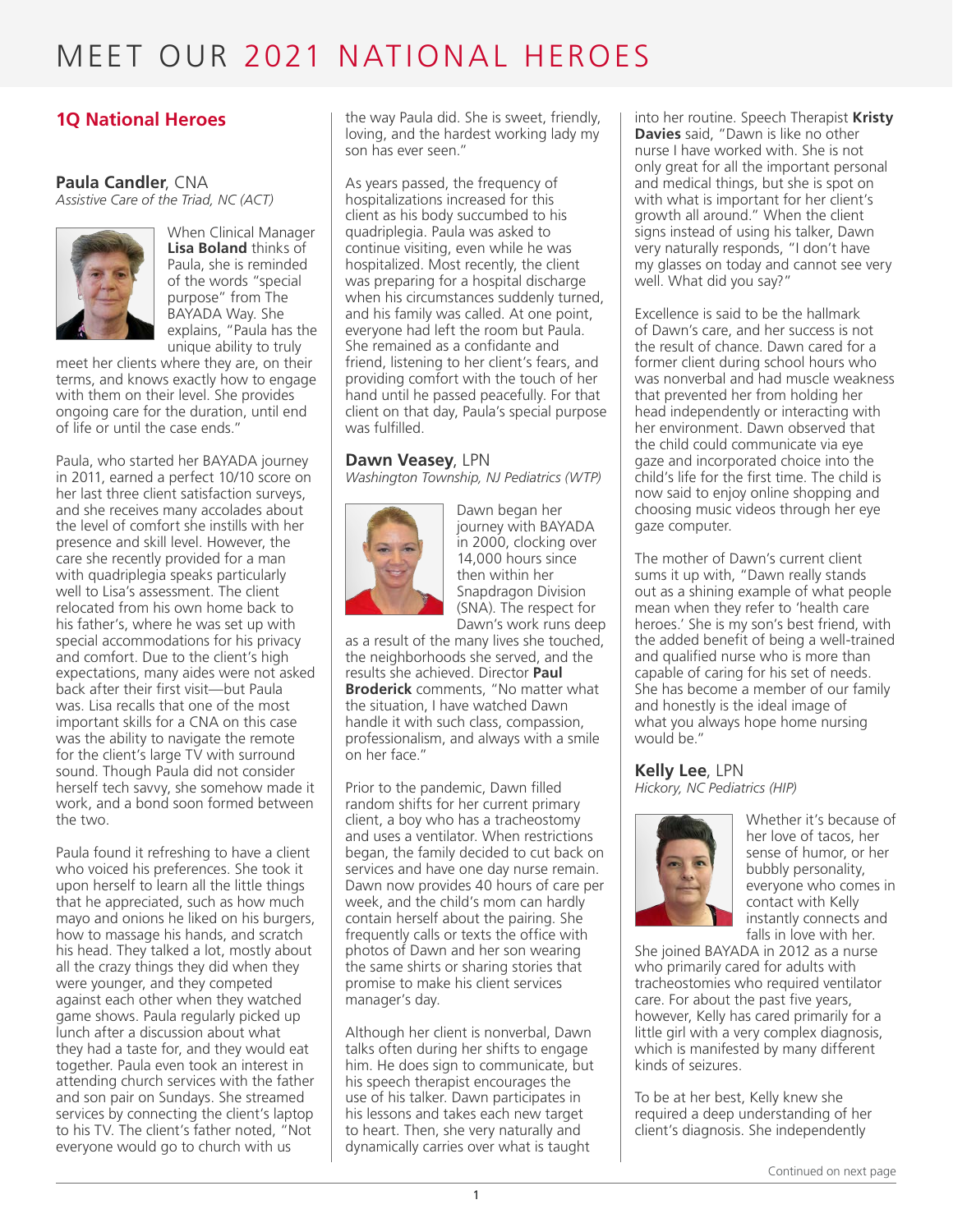reached out to the client's neurology team to identify the exact kinds of seizures that the client experienced, how they would present themselves, and where they originated in the brain. Dialogue with family members filled in the gaps to paint a holistic, realistic portrait of the client's condition, which Kelly now shares with new nurses who are oriented to provide care.

Clinical Manager **Jacqueline Clark** recalls, "Kelly compiled all her research and shared it with the office clinical team, so we were able to make a specialized training tool." Every new nurse now has extra seizure training specific to this client's various presentations.

Passionate about excellence, Kelly has even offered to create and teach inservices for BAYADA staff. She was also one of the first in line to get fit tested proactively for her N95 respirator. The thought of being unavailable when her client might need her most was simply not an option.

Kelly's nature is to fill a need wherever one exits. Her notes of gratitude to client services managers, accommodations of schedule changes, and handmade g-tube button covers and belts for her client are just a few ways that Kelly regularly goes above and beyond. Kelly's fun-loving spirit adds a lot of entertainment value to her shifts. The client's mom notes, "Kelly takes time to read and play with my daughter, even if it means being a 'human horsey' or 'jungle gym'—after all the nurse things are done, of course. Kelly's actions prove that this work is more than just a job to her. She actually cares and loves what she does." Another client's mother offered, "Kelly had the knowledge to become a nurse, but she is our Hero because of who she is in her heart."

### **Susan Thomas**, RN

*Raleigh, NC Adult Nursing (RAN)*



Having joined the RAN office in 2019, Susan quickly revealed her true colors. Director **Amanda Therrington** recalls, "Susan immediately started on one of the most

challenging, must-cover, 24/7 cases that our office has ever had. The client had both a tracheostomy and a ventilator

following a tragic workers compensation accident. Susan was an anchor on that team and is one of the biggest reasons we were successful."

Susan has also proven resourceful, finding solutions for challenging situations. While caring for a client who had just moved into a home in an underserved community, Susan noted that the family had little furniture. After obtaining permission with the family, she was able to have a donated bookshelf delivered to provide the family with more organization and storage. Amanda believes, "Susan is just a compassionate person and the epitome of what a nurse should be. She truly leads with her heart, not only by providing exceptional care to her clients, but by helping families manage their stress as they navigate the daily challenges that being a caregiver can bring."

Currently, Susan cares for one client who lost several close family members in the past year due to COVID-19. Susan's dedication has been unmatched, and she has been an emotional support through it all. Susan even worked 12-hour shifts when the client's daughter had knee surgery and required extra help. The client shared, "Susan is a very strong woman. When I am sad, she comforts me. When she works with me, I feel so safe with her. She gives me love and care. Susan is doing stuff for me nonstop. I love her so much. She is a sweetheart with a good heart." The client's daughter could not agree more, adding, "We love her a lot. I feel good because I know Mom is safe with Susan." Susan's clients are so moved with gratitude for her care, and hardly a week goes by without a "thank you" call being made to the office on her behalf.

#### PT **Gary Yagoda**

*Fairfax, VA Senior Living (FFF) home health*



Gary joined BAYADA a little more than a year ago with experience in outpatient rehabilitation and senior care. Director **Megan Pickard** recalls, "Gary has

always been a natural with the clients. He builds deep relationships, establishes trust, and delivers." Repetition and perseverance, however, proved key to conquering Home Care Home Base and the use of his tablet.

The focus of Gary's services has been on the residents of one senior living facility in particular. RN **Lauren Close** shares what she has witnessed there. "As I've been doing more starts of care and evaluations, I am noticing a trend: these people LOVE Gary. When I mention I work for the same company, the residents rave about how wonderful he is, and it is never a simple, quick comment. They have stories to tell about his impact in the community."

Facility staff have also commented on Gary's ability to cultivate relationships, winning the hearts and respect of all. According to Program Manager I **Leah Pitts**, the male residents tend to congregate in the gym, "pretending it is like their very own community barber shop, where they can sit and talk Gary's ear off."

Gary's clinical results further underscore the impact of his craft. He has earned more shout outs from families and community staff than any other clinician in his office. One woman remarked how her friend's posture had significantly improved as a result of Gary's care. Another family wrote that Gary deserved an Oscar for his performance, helping to make marked improvement in their mother's physical and emotional well-being.

Megan indicates that although Gary demonstrates "great client care and strong clinical quality," he is always looking to improve and seeks support when needed. Gary's approachable nature encourages ongoing updates on progress from residents, even long after they have finished receiving his care. Megan concludes, "To know Gary is to love Gary. He always gives his best effort with even the most challenging of clients, and never gives up."

### **Doris Voiselle**, RN

*Gastonia, NC Pediatrics (GP)*



Doris has been a mainstay of the GP office since 2014 and is valued for her experience, clinical expertise, and can-do spirit. Client Services Manager **Foster Krebs**

explains that Doris trains new nurses on the care of her current client at the mother's request. "She is exceptionally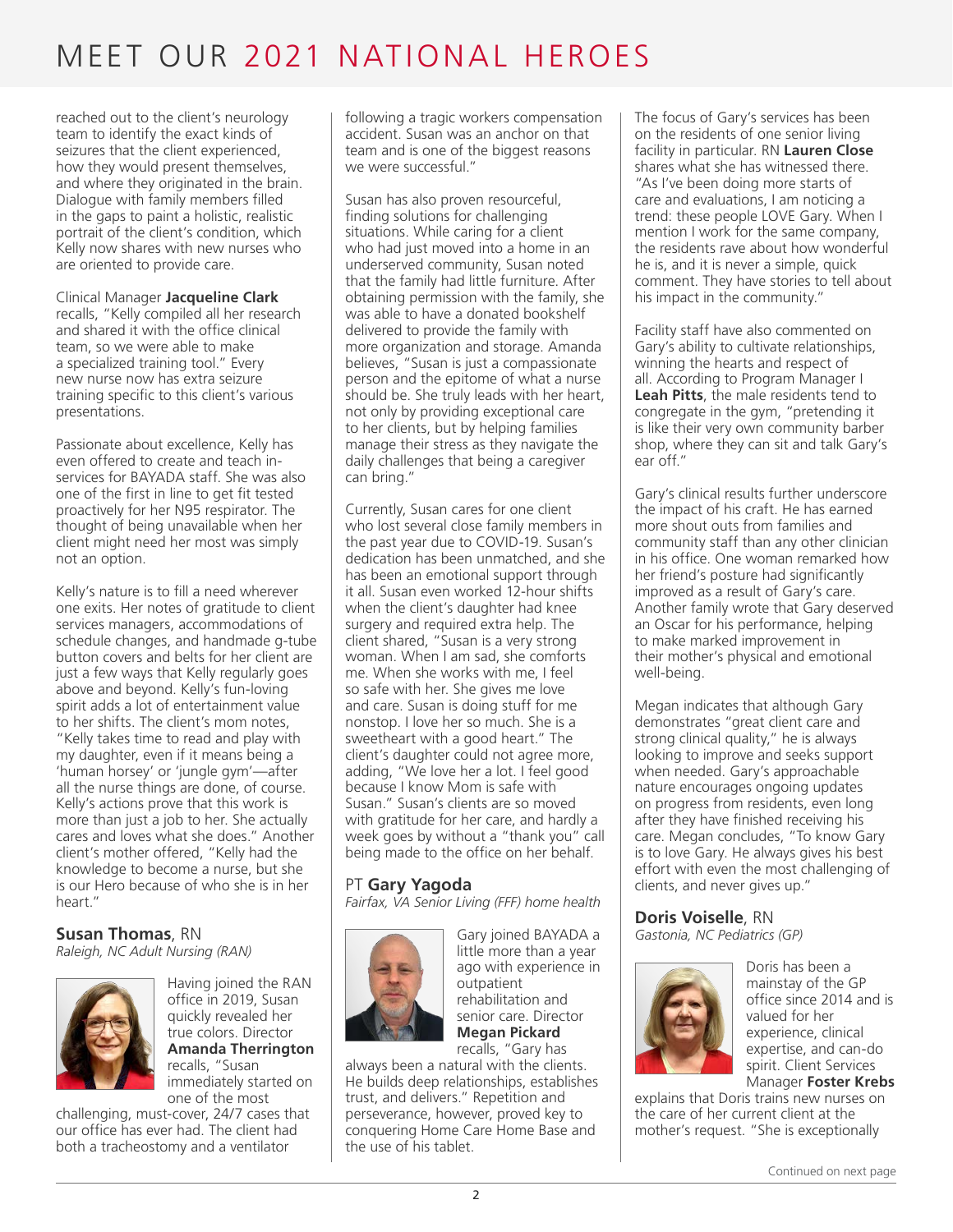thorough, making sure they are ready to work and isn't going to sign off on an unprepared nurse." The client's mother adds that Doris "is always on top of things" and "lets me know when she sees something out of place or has concerns" about her son's care. Perhaps most importantly, is the fact that all the children in the family simply adore her.

Area Director **Timothy Peterkin** knows Doris as a team player who is calm and focused. When problems arise, Doris unreservedly reaches out to brainstorm solutions. For example, when one case was losing nurses, Doris offered to provide new nurses the training they needed, and then followed up with office staff to provide feedback.

Doris fills in on open shifts to allow teammates a day off; her reliability is exceptional. She has been known to forgo vacations to ensure continuity of care. Foster says there is an "aura" about Doris, which suggests she really cares about people as individuals and is compassionate about their circumstances.

A former client's mother agrees. Her daughter's complex care consisted of help with clinical needs, but also support of her physical, emotional, and intellectual needs. Doris was "exemplary" in filling the bill on all fronts. The 23-year-old client was born with spina bifida and had cerebral palsy as a result of a brain stem surgery at 10 days old, which left her with limited use of the left side of her body and dependent on a wheelchair. Doris, along with five other clinicians, navigated through daily tube feedings, suctioning, incontinence, learning difficulties, and multiple therapies, while employing card games, and other stimulating activities to achieve and maintain levels of success. The client's mom recalls, "Life was very difficult for my daughter, but this team gave her a sense of acceptance and love, which made her try her best in all she did." Sadly, the family experienced a devastating loss when the client passed away. Nearly two years later, Doris has not stopped showing she cares, as she continues to check in with the mom and offer her support.

Foster concludes, "Doris is willing to be flexible to make sure her clients' needs are met. She helps when things come up and is always sweet and humble in the

process. I don't think she realizes how much of a Hero she truly is."

### **2Q National Heroes**

#### **Carson Aldridge**, CNA

*Greenville, NC Adults (GRA) adult nursing*



Carson became a certified nursing assistant (CNA) not long after she joined the GRA office about two years ago. While her soft demeanor and kind spirit help place

clients at ease, Carson's confidence, initiative, and advocacy ensure that the right quality and quantity of services are delivered to those in her care.

After gaining experience with individuals who had dementia, Carson was asked to care for an elderly woman living in a retirement community. This client had forgotten how to do simple tasks such as ordering food and hanging up her phone, which would prevent her family from contacting her. Carson and her roommate, a fellow BAYADA employee, combined forces to cover all of the client's scheduled hours. One would come in the mornings to help her get ready for her day, order meals, and take her to appointments. And then the other would go in the evenings to assist with dinner and getting ready for bed.

As this client's dementia progressed, she would be found wandering the halls at night, not knowing where she was. The client's daughter then contacted BAYADA to request roundthe-clock care, which came at a very challenging time—right in the middle of the pandemic. Although the client's residence did not allow visitors, our aides were able to continue working because they complied with the necessary precautions. GRA Client Services Manager **Kerri Albertine** recalls, "Instead of running away, Carson ran toward the challenge and agreed to pick up more hours." Carson simply knew how much this family needed our help.

Since the client and her family couldn't see each other during the pandemic, Carson went above and beyond to FaceTime her client's family so they could visit virtually. Doing so provided

a sense of normalcy because the client was unable to understand the situation. Carson also set up virtual doctor appointments during her shifts and then relayed the doctor's orders to the family. Once residents were required to stay in their rooms full time, with meals delivered and extracurricular activities stopped, Carson created fun activities to keep her client's mind occupied, which included watching every season of Grey's Anatomy. The two passed the time talking about health care, a mutual passion.

When most of the residents became vaccinated and the retirement community lifted restrictions, Carson took her client to visit friends, get her hair done, and dine in the dining hall. Carson even took her to visit the home she still owned, which has been very therapeutic, bringing back long-forgotten memories. After Carson learned about her client's life, family, and interests, Kerri shared, "Carson would create her daily activities centered around what she learned, so it would keep her client's attention." She also accompanies her client to in-person doctor appointments and continues to act as liaison between the doctor and family.

The client's daughter summed it up: "Carson formed a special bond with my mom during a time when my mom was unable to see family and friends. Her caregiving reflects a commitment to excellence, as she has gone above and beyond to care for my mom—not as a client, but as a person. Carson takes everything to the next level. She not only provides for my mom's physical needs; she supports her emotionally and stimulates her intellectually. She continues to be a bright and shining hero in my mom's eyes, and in our family's eyes, too."

### **Slantaye Holder**, LPN

*Hickory, NC Pediatrics (HIP)*



Although Slantaye joined the HIP office only little more than a year ago, you'd never know it by the way she has embraced her work and the culture. HIP Client Services

Manager **Kara Smallman** attests that Slantaye "is on top of it and models The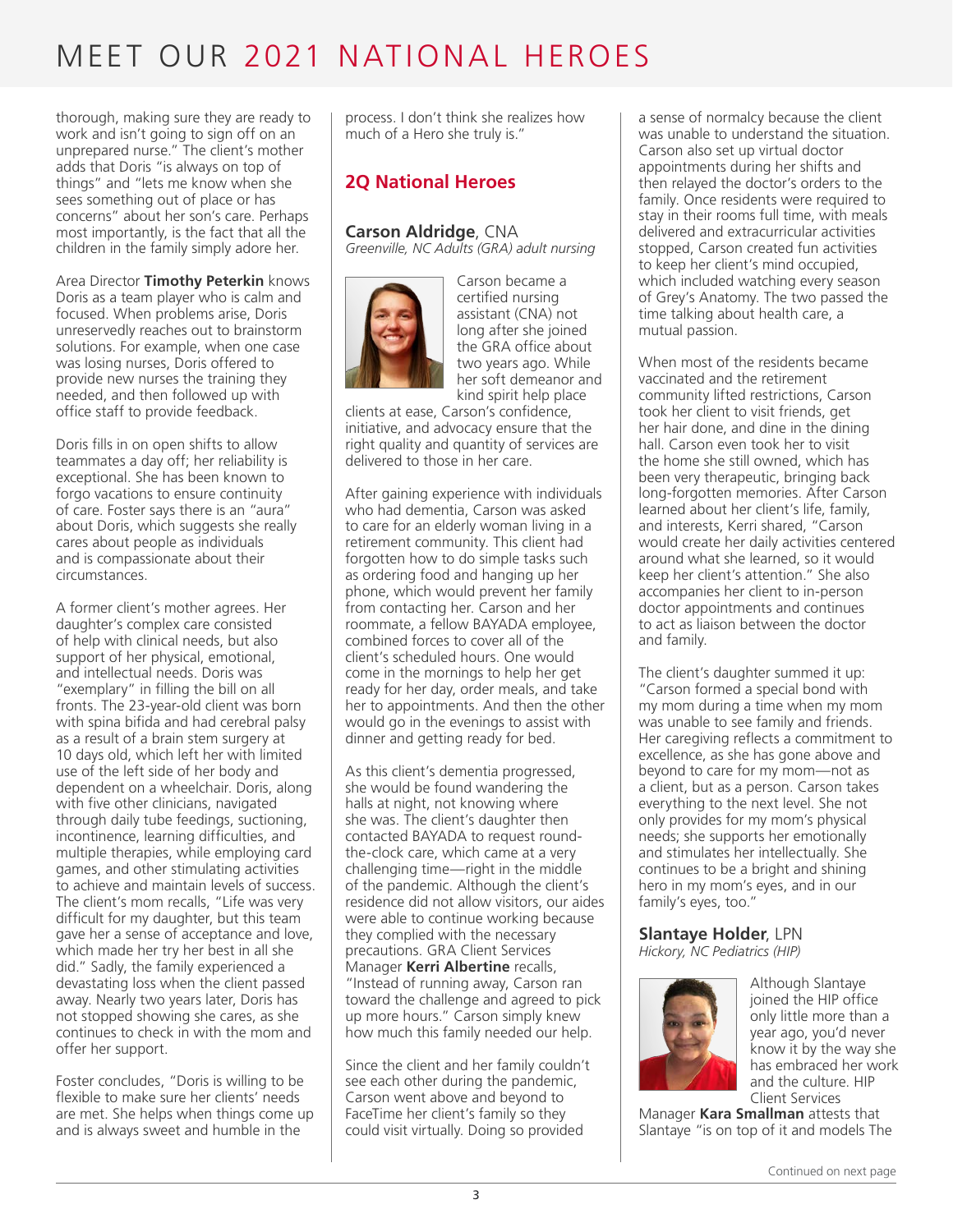BAYADA Way perfectly, both inside and outside of work."

The mother of a client who receives Slantaye's care as-needed agrees, adding, "She's got a huge heart, and she loves what she does. From the things that are seen to the tiniest detail, Slantaye puts 100% of herself into it. She always lights up the room, even if she isn't trying to. Slantaye is a beautiful nurse with a beautiful soul."

Consistently working more than 50 hours per week, Slantaye primarily cares for twin girls who are six years old and on-the-go. It's a schedule that has many intricacies, which Slantaye helped create. Kara explains, "It's a congregate care case, meaning Slantaye cares for two clients at one time. Each of the girls has differing schedules because of therapies, school, etc. It can be a lot to keep up with! You have to be interactive, and the girls do not mesh with every nurse. It takes a particular kind of nurse to work well with them, and Slantaye is that nurse!"

Despite the challenges, HIP Clinical Manager **Olivia Falco** has seen that Slantaye is undeterred from providing the best care possible. Olivia says, "She demonstrates excellent care and kindness with her gentle but stern 'mom' personality." Moreover, Olivia feels Slantaye's results have been "amazing."

One of the twins, in particular, has made great strides in her vocabulary and has also been able to have her feeding tube removed, while continuing to gain weight appropriately. The clients' mother is able to maintain a full-time job because of Slantaye's reliability, and says, "My family is very thankful for her and all that she does. Our girls love her!"

All agree that Slantaye is a caregiver at heart whose infectious positivity and enthusiastic attitude can be felt in everything from the smallest personal interaction to her sharing of HIP's Facebook posts. Simply put, Kara says, "She loves what she does."

#### **Donna Moretz**, RN *Hickory, NC Pediatrics (HIP)*



After having worked for nine offices and cared for more than 50 pediatric and adult clients over the span of 20 years, Donna is valued as a 'staple' in the HIP office and

someone who will ultimately be known as a "legacy nurse." HIP Clinical Manager **Jessica Price** shares, "Donna has been my go-to nurse for so many clients. She is one of the nurses who I would reach out and plea with to help us open cases, train nurses, or cover a last-minute callout. I could always depend on Donna to help if she could make it happen, and I always knew 'I'll do it' meant she would do it, and do it well."

Jessica first learned of Donna from an adult client who received tracheostomy and ventilator care from her when she was a field nurse. Donna initially provided care during the day, but switched to the night shift, which is when the client wanted to be active and get out of her house because she heard that people have more of a chance of dying at night. Jessica believes, "Donna helped her client make so many memories, which took a lot of work. All that mattered to Donna is that her efforts meant the world to her client."

Donna cared for a pediatric client who required complicated tracheostomy and ventilator care for four years until her passing. When the client's condition declined, the time came during Donna's shift for the client to be removed from her ventilator. Donna respectfully honored the family's wishes to have the beloved, long-term day nurse present, and to have the day nurse remove the client from her ventilator. Jessica recalls, "Donna handled the situation with love," and welcomed the support of the team during such a difficult time for all."

In addition to Donna's humility, excellent nursing skills, and amazing 99% reliability rating, HIP Clinical Manager **Olivia Falco** knows her as "a true dog whisperer." One client's dog would "bark like crazy" when his case first opened, but Donna somehow always managed to get the canine under control when Olivia arrived. As expected, the client himself also "enjoys hanging out

with Donna until the early morning hours," says Olivia, "and smiles any time I ask him how Donna is doing. Donna is one of those employees who you know loves what she does."

HIP Client Services Manager **Maddison Puckett** concurs. "Donna is always kind and compassionate. She can make you feel as if you have known each other for years. She is guaranteed to greet you with a warm and welcoming smile. Donna is truly as good as they come, and we are so lucky to have her as a part of our team."

#### **Catherine Briggs**, MSW

*Burlington, NJ East Home Health (BEV)*



Catherine from the BEV office has always gone above and beyond expectations since her start in 2011. However, with numerous challenging situations over the past several

months—coupled with limited resources related to COVID-19—her helpful actions stood out more than ever.

BEV Rehabilitation Manager **Deana Weiser** says, "Catherine rolled up her sleeves and provided assistance for personal care, medication reminders, and meal preparation." Her efforts have been impactful among her colleagues in the field, as well, because she creatively works to connect clients with whatever resources are available.

BEV OT **Gloria Boldberg** adds, "In her calm way, Catherine can take chaos and turn it into a plan." BEV LPN **Christine Dallas** further notes, "Catherine has helped with our food drive, Christmas drive, clients' transportation, benefits for Veterans, housing, and numerous other client needs. No job is too big or small."

One male client with encephalopathy who lived alone especially benefitted from Catherine's diligent follow-through. A change in the client's mental status was suspected, but he masked his symptoms with his lighthearted, jovial personality. BEV PT **Melissa Kirkpatrick** recalled, "A phone call was plotted for the next day to check on him to see if there were any significant changes." When the phone call was not answered, and the police did not provide an update on a requested wellness check, Catherine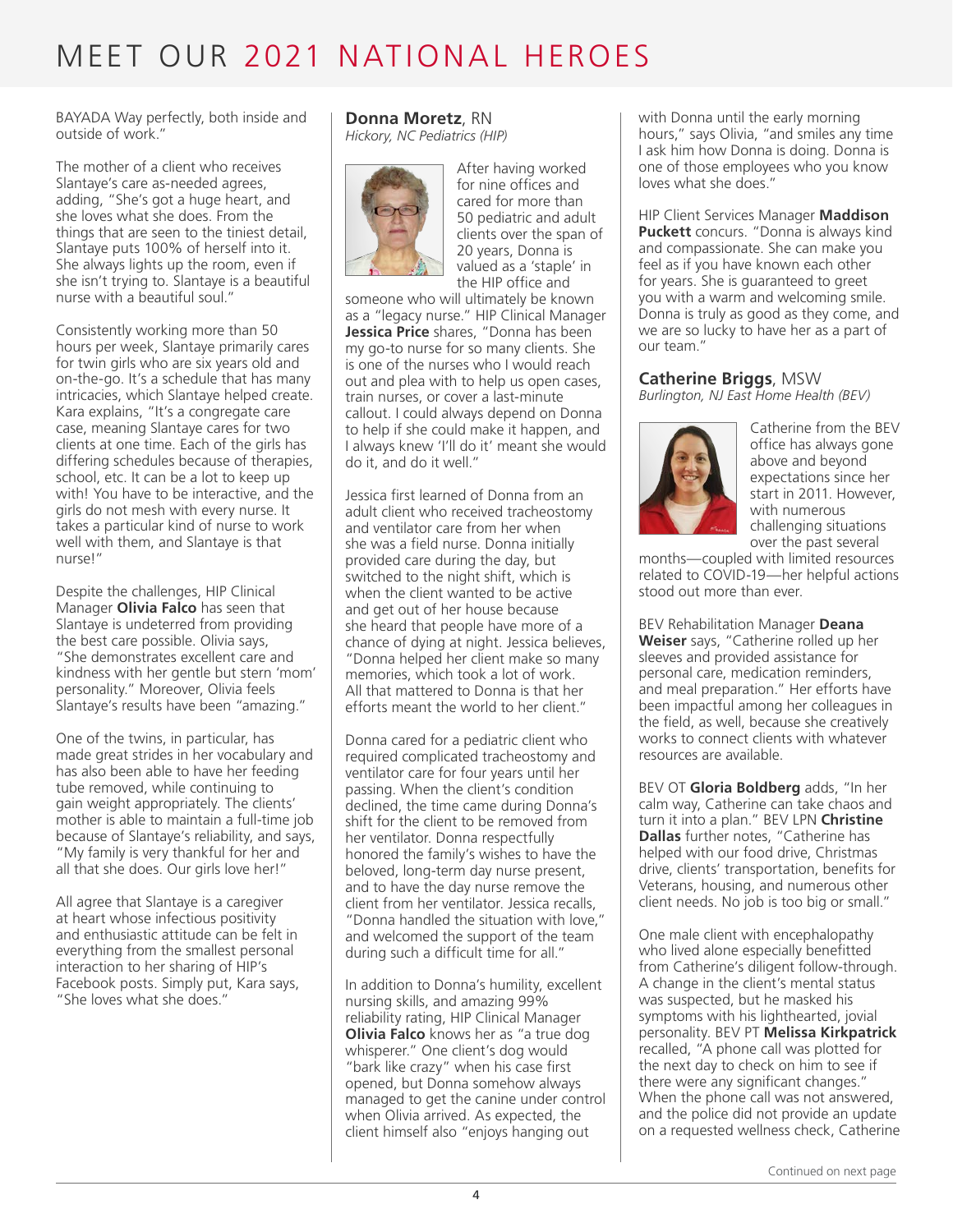selflessly volunteered to check on the client herself. After finding him confused and on the floor from an apparent fall, emergency response services were called, and the client received the care he needed. Melissa concluded, "Catherine worked hard to find this client a beautiful assisted living facility, where he thrived. She constantly chooses to go the extra mile. Catherine makes everyone around her better and motivated to do more."

As the unofficial leader of all the MSWs in the division, Catherine schedules meetings with her peers to discuss obstacles and opportunities and share knowledge. She also co-led complex case huddles for clients at high risk of rehospitalization. If that wasn't enough, at the height of the pandemic, Catherine co-led a support group for field staff throughout the division. BEV RN **Kristy Godfrey** reflects, "Catherine is the wearer of many hats, but mostly, she's human. She's real and she's armed with enough ammunition to take on any social work battle she encounters. Catherine doesn't fail. If home care had glue, Catherine Briggs would be it. She holds it all together and mends the lives of those whose lives seem to be falling apart."

### **3Q National Heroes**

**Jasmina Coira**, HHA *Essex, NJ (ESS) assistive care state programs*



Jasmina demonstrates The BAYADA Way of compassion, excellence, and reliability in all that she does. When she first came on board with BAYADA, she was a brand-new aide.

Jasmina was a star right from the start. She was assigned to her first client and stayed with him for almost three years!

Jasmina's dedication and compassion were obvious right away. She continued to work with a few other clients, and then in February 2021, she started working with one very special client. This client is one of our own amazing home health aides who had a very sudden and tragic medical event. She suffered an aneurysm in November 2020 and was hospitalized for a few months. She had trouble speaking and walking, and she needed extensive assistance

with all of her daily activities. Our client had been an amazing home health aide, and this was devastating for her. She absolutely loved coming to work every day, and her clients spoke very highly of her. The office staff, her clients, and her colleagues were all so concerned. She was going to need a lot of assistance with her recovery when she finally returned home.

This is where Jasmina came in. We knew we needed an aide with a super positive attitude, lots of patience, an encouraging personality, and a very creative side to help the client recover and be the best she could be. Jasmina was the one!

Right from the start, Jasmina figured out what her interests were. She found out that, above all, her new client LOVED being a home health aide. After she came home from the hospital, she was still getting up in the morning and putting on her uniform to go to work. Jasmina's compassion and skill helped her understand that at this time she needed to help herself.

Our new client had a significant stutter in her speech when she came home. So, they started working on that by reading the Bible daily (which our client loves). Of course, they worked on activities of daily living, but Jasmina went above and beyond, and they started doing puzzles and writing. She also took it upon herself to start a little indoor garden, showing her client to care for it. Jasmina even went as far as to prepare all meals in advance when she was going on vacation. She individually marked all of them with how to heat them and what was for which day.

Our client has improved greatly by having Jasmina there by her side supporting her both physically and emotionally. We are so thankful for all the hard work Jasmina has done for the ESS office, but we are especially grateful for the work she has done to help in the recovery of one of our own BAYADA family members. She truly represents *The BAYADA Wa*y in EVERY way, and we are so proud and grateful for her!

#### **Kathleen Oldfield**, LPN

*Wilkes-Barre/Scranton, PA (WBS) adult nursing*



Kathy is a quiet Hero. She doesn't call out, and she works hard. I did not want this to go unnoticed. Someone at BAYADA once said, "Sometimes your best nurses are the ones you

don't hear from much."

Not only does she keep everything running smoothly, but Kathy provides excellent care and socialization for a client who has been primarily at home due to her medical fragility, especially after the pandemic started. When I transferred to the WBS office two years ago, Kathy's client happened to be transferring from the pediatric office, and her pediatric clinical manager was out on leave. Because of Kathy's kind acceptance of me as her client's new clinical manager, the transition went so smoothly. Kathy was able to provide me a very complete picture of her client's health history and her care. She collaborated with me to create the care plan and reviewed all the medications with me. She is truly the eyes and the ears in the home for a clinical manager.

Her client's mother recently expressed gratitude for Kathy, saying, "The day I became the parent of my special needs daughter, my life changed in so many ways. There were so many fears. The one fear that was the strongest was who was going to care for my daughter when I had to work. My mom was her caregiver for the first few years of her life, but when she started to require more medical care, we turned to BAYADA. We then met Nurse Kathy."

"To say that she provides the care my daughter needs is an understatement. The two of them bonded immediately. Kathy not only cares for my daughter, but also gives me the assurance that I need in order to do things daily in my life. There have been many challenges as the years have gone by, medically and otherwise, but one consistent thing is Kathy's dedication to my daughter and our family. My daughter has needed spine surgery, developed diabetes, and has been put on a feeding tube, to name a few. Kathy has always showed professionalism in mastering the care and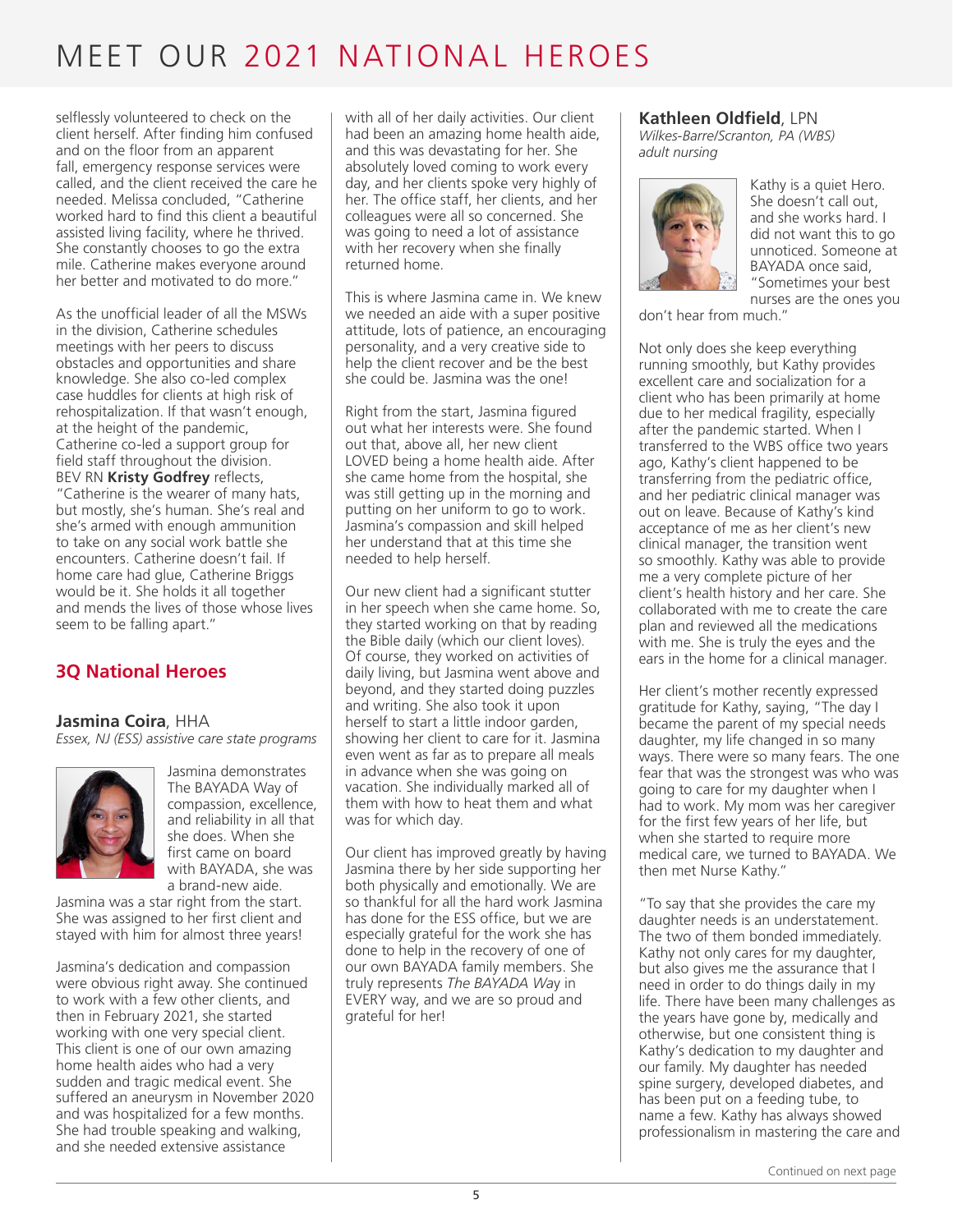knowledge that went along with each change."

"In 2013, we relocated 45 minutes away from where we lived. Kathy didn't even think twice about traveling every day to care for my daughter. Bad weather, road construction, and dark morning and night drives home didn't stop Kathy."

"Someone recently asked me how long Kathy has been our nurse. I said, without thinking, '25 years.' I think I shocked myself when I said that out loud. What kind of person stays at a job where each day is unknown? What kind of person gives 1000% every single day to a person who is not even family? Who gives so much of themselves and initiates further educating themselves when a crisis occurs? Kathy Oldfield is the answer to all of these questions. I honestly don't know how my daughter and I could have ever gotten through our journey so far without her. We are forever grateful that we made the call to BAYADA and are blessed with a nurse who has become our family."

### **Mary Williams**, RN

*Gastonia, NC (GAS) adult nursing)*



Mary Jane started with the company in 2010. She drives more than 45 minutes one way to care for her clients who live in Gastonia and Belmont. Not only is Mary Jane's reliability

impeccable, but she brings a sense of compassion and warmth to each family she touches.

Mary Jane is a night nurse. In most cases, that would mean the client may see her for a few minutes before bed and then drift off to sleep. In Mary Jane's case, however, the three clients she cares for are all night owls, which means Mary Jane has to get creative with what she does with them. She works hard to learn her clients' interests and incorporates them into their daily care.

Mary Jane has one client who is very special to her. This client will be 27 years old this year. Despite their difference in age, they have become the best of friends. Her client relies on a tracheostomy and ventilator and has a diagnosis of muscular dystrophy. She is an avid scrapbook maker who loves arts and crafts. However, since contracting

COVID-19, her client's condition has deteriorated, and she now has very little use of her hands. That hasn't stopped Mary Jane from coming prepared every night with activities that her client can participate in. Mary Jane searches all over the internet looking for crafts that would pique her interest. She then works to adapt them so that her client can participate in their construction.

Every other week when Mary Jane stops by the office to pick up her N95s, she pulls out her phone and shows me all the adorable items they have made together. Mary Jane works hard to use materials that they have lying around the house. They have made gnomes at Christmas time, various sunflowers (even some made out of bottle caps), and quite a few painted items

Mary Jane is so patient and lets her client do as much as she can before finishing it for her. Her client had the following words of appreciation for Mary Jane, "We all love Mary Jane. She is one of the best nurses I've ever had. She hardly ever calls out. She goes above and beyond on everything she does. She has helped us so much. My parents and I are so thankful that she came into our lives. I have so much fun with Mary Jane, doing all sorts of crafts. We really appreciate everything Mary Jane has done for us."

#### **Kimberly Denbleyker**, LPN *Willow Grove, PA Pediatrics (WGP)*



Kim has been with BAYADA for many years, and she continues to exemplify The BAYADA Way every day. She is very compassionate towards her clients and their

families and provides excellent, aboveand-beyond care to them. Kim has a very warm personality and always has a smile on her face when we see her in the home or office. She is such a pleasure to work with.

Kim will always look out for her clients and their families first. She makes sure to schedule everything around the days she works, and if she does need a day off, she will make sure everyone is aware many months in advance. For a client services manager, she is really the ideal nurse.

Kim is loved so much by every client she

visits. She is truly one of our best and most reliable nurses. Kim builds bonds very easily with each of her clients. Every new child she meets ends up loving her. Her clients feel as though she is family. Kim goes out of her way to make a connection with them. She will bake cupcakes, garden, and take her current client to parks. She has even created a children's book with a previous client. Kim always puts her clients' needs above all else. She is a like a member of their family and a huge influence in their day-to-day lives.

Kim has such a big heart, and it shows every day! Kim works more than 30 hours each week for her clients, with greater than 99% reliability. Families know they can count on her for her scheduled shifts and help covering callouts and other nurses' vacations. Kim will stay late when needed and even goes in at 5:00 am! She is always our first call when the clients need help, as we know she will make it work.

The mother of Kim's client praised Kim, saying, "There are no words to describe how grateful we are to have you in our lives. You exemplify what a real-life Hero is, and we would not feel the comfort we do if it weren't for such a caring, thoughtful, and kind person. You go above and beyond your job duties to

make sure my son has an amazing day. Since the first day you started, I felt at ease knowing my son was in the best care. I am grateful that I can trust in your capabilities and leave my son in your care, knowing he is safe and loved. I am so appreciative to have you be a part of our lives and helping us through these challenges. There are a lot of unknowns ahead, but I know that we can get through this with you by our side."

#### **Ingrid Mejellano**, PT

*Baltimore, MD Southwest Senior Living (BSF) home health* 



Ingrid has been a PT at BAYADA for the past three years. BAYADA was her first home health role, and she was eager to learn and grow.

What I loved about Ingrid early on was that she always asked questions,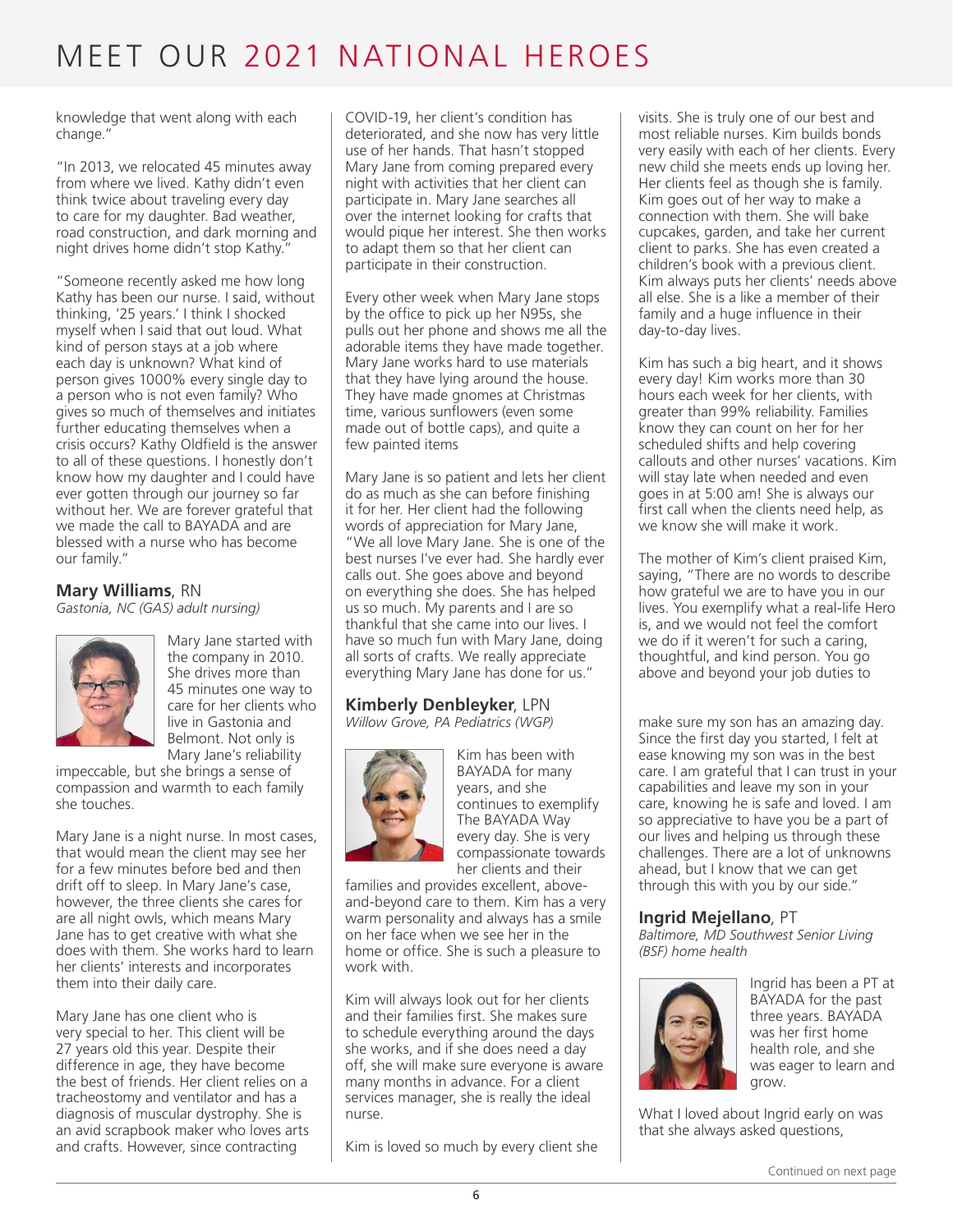listened, and knew her limitations. She had courageous conversations with the office leadership team early on to ensure that she was successful in her new role. Ingrid is quiet, kind, compassionate, reliable, and exudes excellence in all that she does

Early in the COVID-19 pandemic, two senior living communities in which Ingrid works were hit hard. Their corporation made the decision to not allow outside providers into their building, including our therapy team. This had a major financial impact on Ingrid. Ingrid was open to helping our team wherever we needed support, and boy, did we need support. All our communities were moving toward only allowing one person per discipline into their building. Now more than ever, we had to be creative, flexible, and determined.

Ingrid accepted a new PT role at another senior living building, and they quickly fell in love with her. In her new building, Ingrid was one of our first clinicians to treat a COVID-positive client. Never once did she consider turning down this task and jumped in to support these seniors.

As the pandemic continued, Ingrid's original buildings realized their clients were declining quickly and they needed their BAYADA Therapists back in the building. One building wanted Ingrid as their PT, and she returned to support them and their clients.

To say Ingrid is one of the most hardworking, compassionate clinicians I have had the pleasure to work with would be an understatement, for sure. Ingrid consistently puts the needs of her clients and her team members ahead of hers. She never shies away from jumping in with a client to help with their physical therapy needs. Ingrid consistently goes out of her way to ensure that her clients receive amazing care. Ingrid exemplifies excellence every day in her work with BAYADA. She delivers high-quality care to all of her clients and is committed to her craft. She always lives The BAYADA Way with integrity and flexibility. When the pandemic hit and some of her buildings closed their doors to outsiders, she rolled with the punches and focused her attention on other facilities that were in need. Ingrid is always adaptable to change.

Ingrid shows passion in her work through her documentation, which is always above and beyond the standards. She has excellent communication with clients, their families, and her BAYADA team. She listens and takes action when needed, always thinking ahead!

Ingrid has proven to be a valuable team member through her education of new PTs that join BAYADA. She shows them how to stay positive, work hard, and help create a united team atmosphere. BSF is a better team thanks to Ingrid and her contributions.

### **4Q National Heroes**

#### **Lourdes Garcia de Fernandez**, HHA

*Camden, NJ Adults (CAM) assistive care state programs*



Lourdes has been with BAYADA since 2013 and has worked in the CAM office for almost five years. Since day one, she has shown remarkable dedication to each client she cares

for. Lourdes's clients do not hesitate to call the office and express their gratitude for having Lourdes in their lives to care for them.

While Lourdes is primarily Spanishspeaking, it has not gotten in the way of caring for her English-speaking client for the past four and a half years. Lourdes has found a way to communicate with her client using Google Translate. Even though she does not consider herself to be tech savvy, she impressively uses this technology to communicate with him and understand his needs. She has become part of his family.

Much of what Lourdes helps her clients with is personal care and daily household activities, but her compassion and caring nature is what helps her to build a relationship of trust with them. Her clients trust her not only with their physical care but also with their emotional well-being. Lourdes cares for a client who is legally blind, and when he first came to BAYADA, his schedule was constantly changing. Lourdes was flexible and reliable, and her client has said, "I like that she is supportive of my needs, helps me with my problems, and is attentive and dependable."

Lourdes also cares for a client with

depression. Lourdes's propensity for empathy allows her to care for this client in a way that makes him feel loved and cared for when he is going through a difficult time. He has called Lourdes his "second mom" and goes on to say, "I love the way she cooks and how dedicated she is when it comes to making meals from my home country. She knows how happy that makes me, so she makes sure to ask me what I want to eat every day. She not only takes care of the house, but also takes some time to talk to me and ask me about my dreams, my friends, and my hobbies." Lourdes has made a positive impact on the lives of her clients with her natural ability to care for the whole person.

#### **Artis Baker**, HHA

*Delaware Assistive Care State Programs (DSP)*



Artis has given 30 years of service to BAYADA and has cared for her client for just as long. She has watched her client grow from a child into an adult. This has meant the world to her

client and the family. Her client is not able to verbalize how she feels, but it shows when she is in Artis's presence.

Artis's client was eight years old when she first started caring for her. At this time, the client lived with her grandmother and great grandmother, who were her primary caregivers. She was homebound and was not able to communicate, feed herself, or even walk. Her caregivers were overwhelmed and exhausted. When Artis entered their lives, she used her experience, training, and compassion to help improve her client's quality of life. She not only took care of her client, but taught her family how to care for her as well. She provided this family with safety, stability, and care. Thanks to Artis's reliability and consistent care, her client has been able to remain in her home with her family—and she just recently celebrated her 38th birthday!

Artis cares for her client seven days a week and rarely takes a day off. She has become part of the family. Over the years, Artis has taught her client how to feed herself and how to communicate her needs. They enjoy getting outside for fresh air when the weather is nice.

Artis is an advocate for her client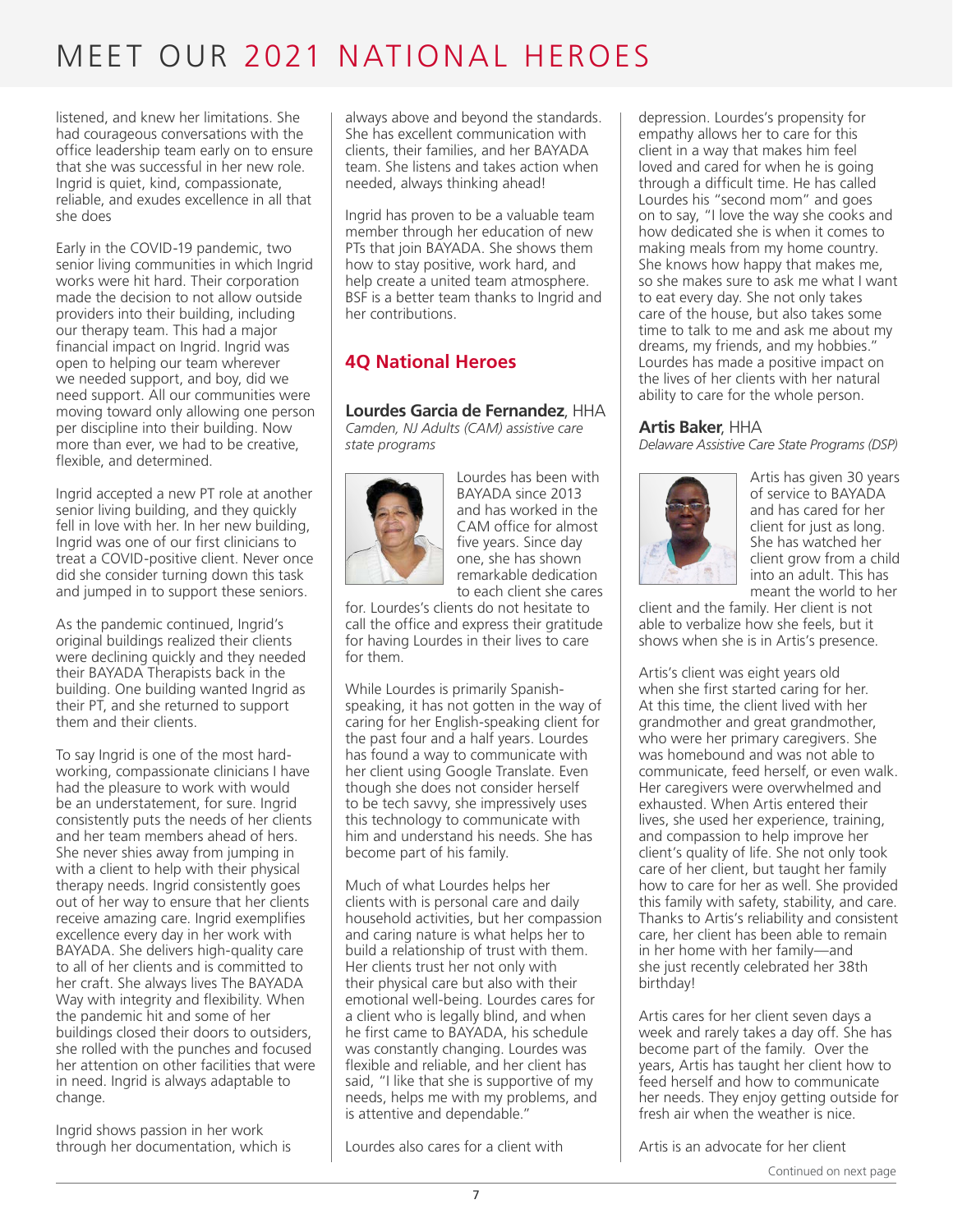and her family. Her dedication and commitment to them has helped them face the many challenges of raising a child with developmental disabilities into adulthood. Over the years, she has helped her client and her family access care when they needed help or services. Not only has she taught her client life skills, but her family members have learned from Artis, as well.

Artis always represents BAYADA with professionalism while out in the community. She takes pride in her work and in BAYADA. Artis is a true role model and the perfect example of living and working in accordance with *The BAYADA Way*.

#### **Sarah Schiedel**, LPN

*Pediatrics of Winston-Salem, NC (PWS)*



Sarah has been with BAYADA for the past nine years and demonstrates *The BAYADA Way* with every client and family for which she cares. Her clients and families

know that she is someone they can count on as a caregiver and advocate. Sarah recently joined BAYADA's Hearts for Home Care advocacy group to try and fight for client funding in North Carolina's state budget. She is a passionate advocate for all clients receiving home care.

As testament to Sarah's commitment, the mother of one client said, "Sarah has been a very important part of our lives for the past nine years as she has cared for our son. We are so grateful for her commitment and compassion each and every time she comes to our home. It is refreshing to have someone in our life we can trust with our son's care at home or at school, who also understands the unique challenges we face as a family with a medically fragile child. Sarah is more than a nurse to us—she is part of our family!"

Recently, one of Sarah's primary clients needed to have a tracheostomy placed to help with her breathing. The need for increased skill level meant many nurses would need training with this client to keep her day shift staffed. Keeping the shift staffed is very important to Sarah, because it allows her client to be cared for and for her client's parents to be able to go to work every day. As soon as her

client was discharged from the hospital, Sarah did everything she could to get as many nurses trained as possible. This is just one example of Sarah's commitment to her clients and their families.

Her client's mother had this to say, "Sarah was one of the very first nurses to ever care for my daughter. Any anxiety or worry that could have been there that first day was instantly gone, simply because of Sarah. Sarah is amazing! She has been with us going on two years and has become a part of our family. Sarah is reliable, professional, caring, and devoted to both my daughter and our family. She has been instrumental in my daughter's ability to thrive outside of a hospital setting. We are so thankful for Sarah!"

#### **Mechel Phillpotts**, RN

*Philadelphia, PA North Home Health (PNV)*



Mechel has been with BAYADA just over five years and embodies *The BAYADA Way* not only in her work, but in her daily life as well. She is an advocate, a professional, and

shows empathy and compassion to all who are in her care.

When a client was asked about Mechel. she shared, "Mechel is great! I love her! Mechel called in to get me a new leg bag to replace my old one that I had for five years, and I didn't even know she did it until Theresa called me. I was surprised that she did that and was very happy. I am so glad my doctor recommended me to BAYADA and that I have Mechel caring for me."

This year, Mechel applied for and was awarded a BAYADA Presidential Scholarship. She is committed to learning and continuously improving her skills to be able to provide the highest quality care possible to her clients. She is truly invested in learning, voluntarily attending Zoom meetings and participating in clinical discussions. Mechel is dedicated to her craft and her clients.

Mechel shows dedication and compassion in her personal life as well. Outside of her time spent caring for clients at BAYADA, she travels to Africa each year with her church. She visits with women who have lost their husbands and provides medical

screenings and wellness checks, as well as bringing supplies that may not be available to the population. She is selfless, compassionate, and has such a giving soul. Her work is so important and meaningful to her as well as those she serves.

Despite the challenges brought on by the pandemic, Mechel has never skipped a beat, showing true dedication to her clients and her team. Mechel exudes reliability. She is always willing to be flexible and is often the first one to offer to take a client when a need arises. She works tirelessly to get the job done, all with a smile and an empathetic heart.

#### **Harold Orbillos**, RN

*Delaware Nursing Adult (DNA) adult nursing*



Harold has been with BAYADA for a little more than two years, and in that short time, he has shown great commitment to providing quality care to his clients. He always

goes the extra mile because he knows that, in the end, his clients will benefit.

Shortly after Harold was hired at BAYADA, he had to go on leave to be a full-time caregiver to his parents. It was a difficult decision to resign from a job he had only just begun, but it was a decision that he needed to make. As promised, he came back to us on a part-time basis as soon as he could. It was at this time that Harold completed tracheostomy and ventilator training and was able to care for our clients requiring high-tech care. He saw a need and did what was needed to fulfill it.

Over time, Harold worked the requisite hours with multiple clients with tracheostomies to achieve trach coding. He now works regularly with three clients, including two complex trach clients, and typically works full-time hours each week. The father of Harold's client shared, "Harold not only cares for my son's medical needs, but his social needs as well. There are no words I am able to use to describe our thanks. Harold loves his work, and we treat each other like family, not like client/ caregiver. Our day is much better when Harold is here. He brings great joy to our household, and the dogs like him too. We love him very much."